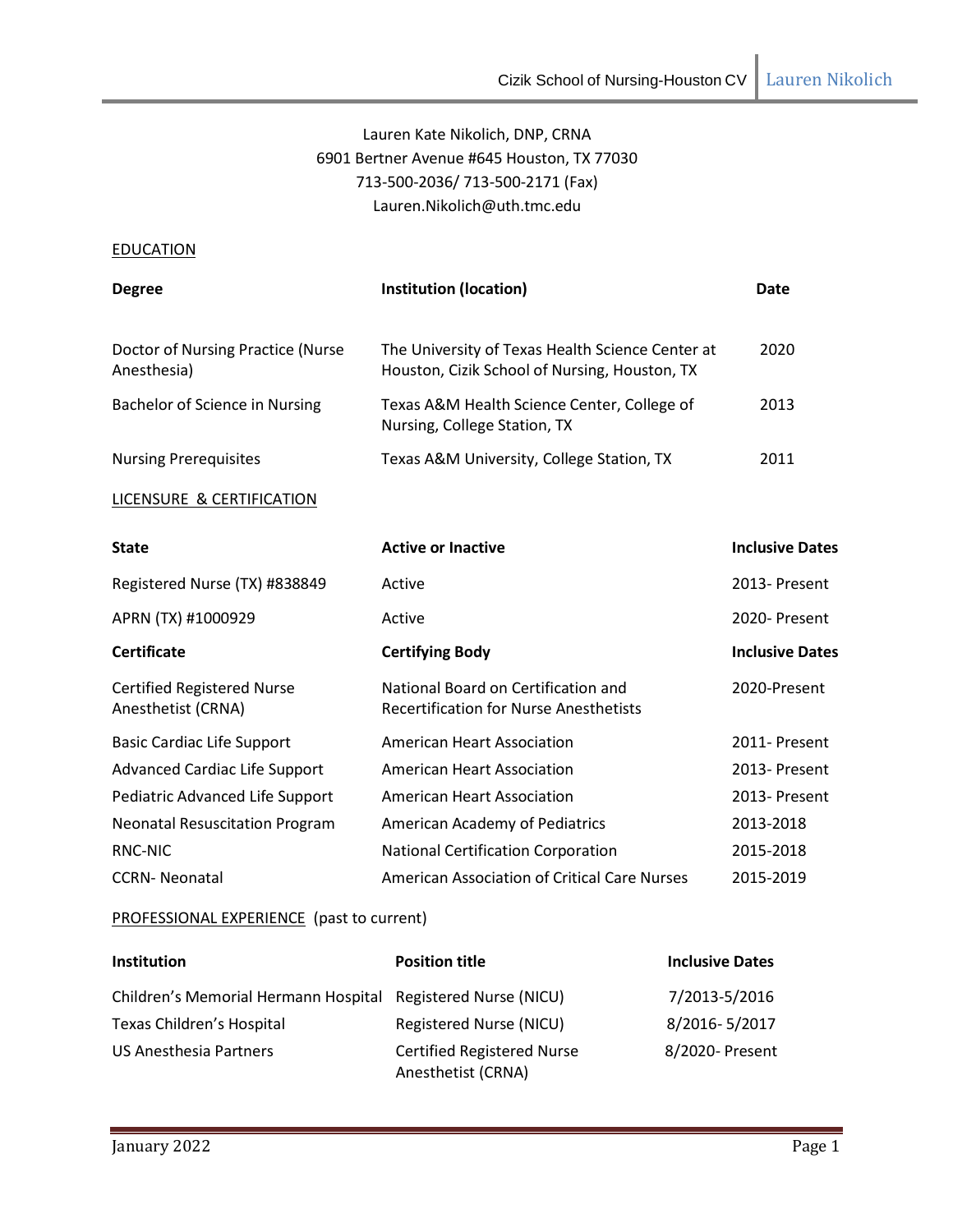| The University of Texas Health Science Assistant Professor, Nurse |            | 11/2021- Present |
|-------------------------------------------------------------------|------------|------------------|
| Center, Cizik School of Nursing                                   | Anesthesia |                  |

HONORS & AWARDS (past to current)

| Award                                 | <b>Awarding Organization</b>         | Date      |
|---------------------------------------|--------------------------------------|-----------|
| President's Scholar                   | Texas A&M University                 | 2009      |
| President's Scholar                   | Texas A&M University                 | 2010      |
| President's Scholar                   | Texas A&M University                 | 2011      |
| Sigma Theta tau                       | Texas A&M Health Science             | 2011-2013 |
|                                       | Center, College of Nursing           |           |
| Summa Cum Laude                       | Texas A&M Health Science             | 2013      |
|                                       | Center, College of Nursing           |           |
| <b>PARTNERS Scholarship Recipient</b> | <b>UTHSC Cizik School of Nursing</b> | 2017-2020 |
| Sigma Theta Tau                       | UTHSC Cizik School of Nursing        | 2018-2020 |
| <b>Auxiliary Clinical Excellence</b>  | The Harris County Medical Society    | May 2020  |
| Award                                 |                                      |           |

### **PRESENTATIONS**

Lindstrom, J., Markette, C., & Nikolich, L. (2020). *Early Intervention for Patients at Increased Risk of Postoperative Cognitive Dysfunction Using Intraoperative Cerebral Oximetry.* Powerpoint Presentation at Houston Methodist Hospital and the UTHealth Cizik School of Nursing.

### **PROFESSIONAL SERVICE**

### Professional Memberships

| Organization                                                                      | Role   | Inclusive dates        |  |
|-----------------------------------------------------------------------------------|--------|------------------------|--|
| <b>Texas Association of Nurse Anesthetists</b>                                    | Member | 2017-Present           |  |
| American Association of Nurse Anesthetists                                        | Member | 2017- Present          |  |
| Institutional Service (past to current)                                           |        |                        |  |
| The University of Texas Health Science Center at Houston, Cizik School of Nursing |        |                        |  |
| Committee                                                                         | Role   | Inclusive dates        |  |
| Doctor of Nursing Practice Council                                                | Member | November 2021- Present |  |
| Community Service (past to current)                                               |        |                        |  |
| Houston Rodeo                                                                     |        |                        |  |